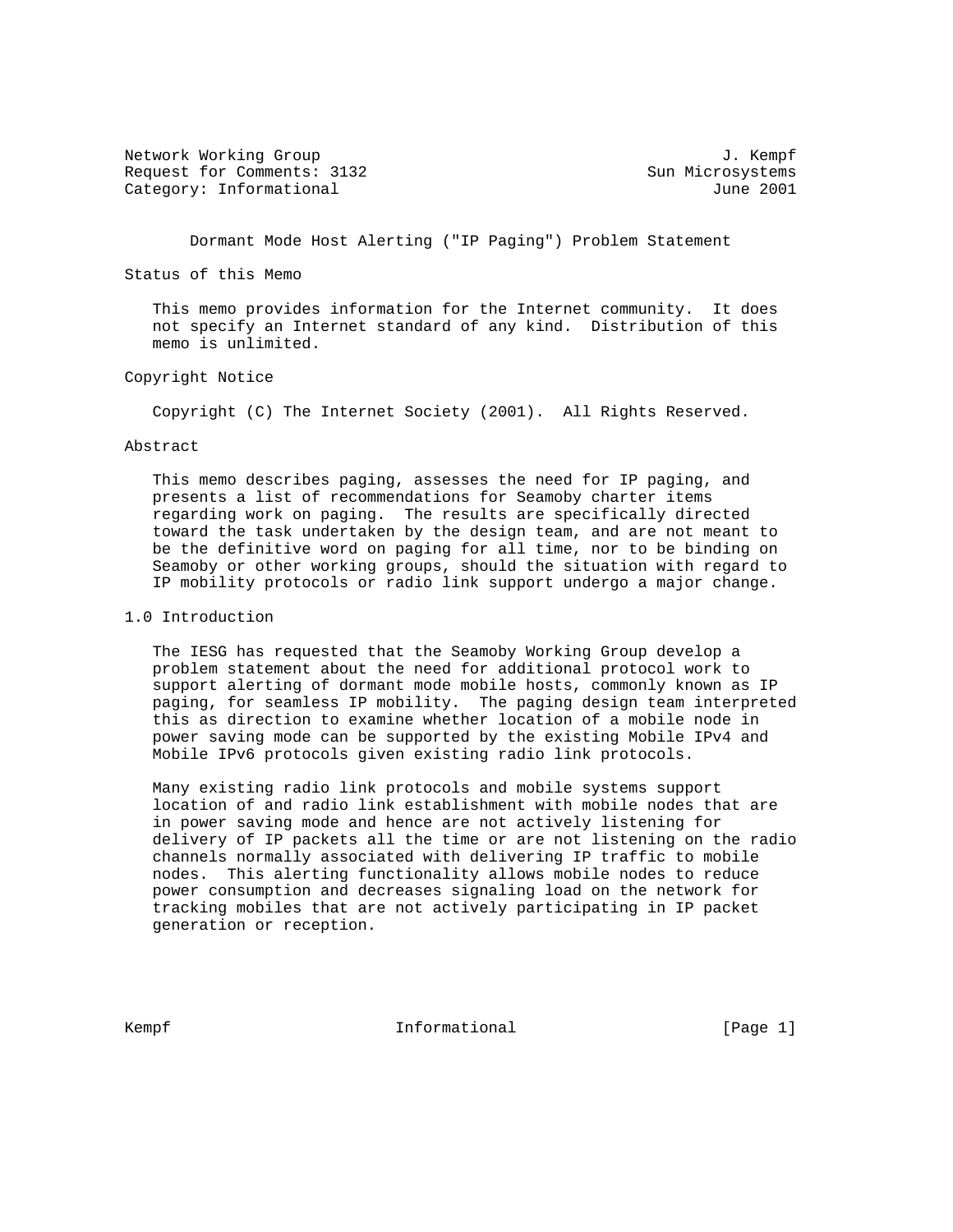When a mobile is in low power consumption mode, special steps need to be taken to locate the mobile and alert it. These steps differ depending on the radio link, but the generic name for this process is paging, a term that is commonly used in cellular telephony.

 In this document, after some initial definitions and material related to more clearly explaining what paging is, we assess the need for paging in existing IP mobility protocols (namely Mobile IP [1] [2]). We then develop a list of work items for the Seamoby working group related to this need. Note that the discussion in this document and the conclusions regarding work items are directed toward existing IP mobility protocols and existing radio link protocols. Should a major change occur in radio link support or the available IP mobility protocols, such as the introduction of a micromobility protocol for IP, the issues examined in this document may need to be revisited.

### 2.0 Definitions

 The following definitions are relevant with respect to clarifying the paging functionality:

 Dormant Mode - A state in which the mobile restricts its ability to receive normal IP traffic by reducing monitoring of radio channels. This allows the mobile to save power and reduces signaling load on the network.

 Time-slotted Dormant Mode - A dormant mode implementation in which the mobile alternates between periods of not listening for any radio traffic and listening for traffic. Time-slotted dormant mode implementations are typically synchronized with the network so the network can deliver traffic to the mobile during listening periods. Additionally, the mobile may be restricted to listening on specific signaling channels that, according to current practice, are not typically used to carry IP traffic.

 Paging - As a consequence of a mobile-bound packet destined for a mobile currently in dormant mode, signaling by the network through radio access points directed to locating the mobile and alerting it to establish a last hop connection. This messaging is in addition to simply delivering the packet to the mobile, i.e., last hop routing of packets is NOT considered to be paging.

 Paging Area - Collection of radio access points that are signaled to locate a dormant mode mobile node. A paging area does not necessarily correspond to an IP subnet. A dormant mode mobile node may be required to signal to the network when it crosses a paging area boundary, in order that the network can maintain a rough idea of where the mobile is located.

Kempf **Informational Informational** [Page 2]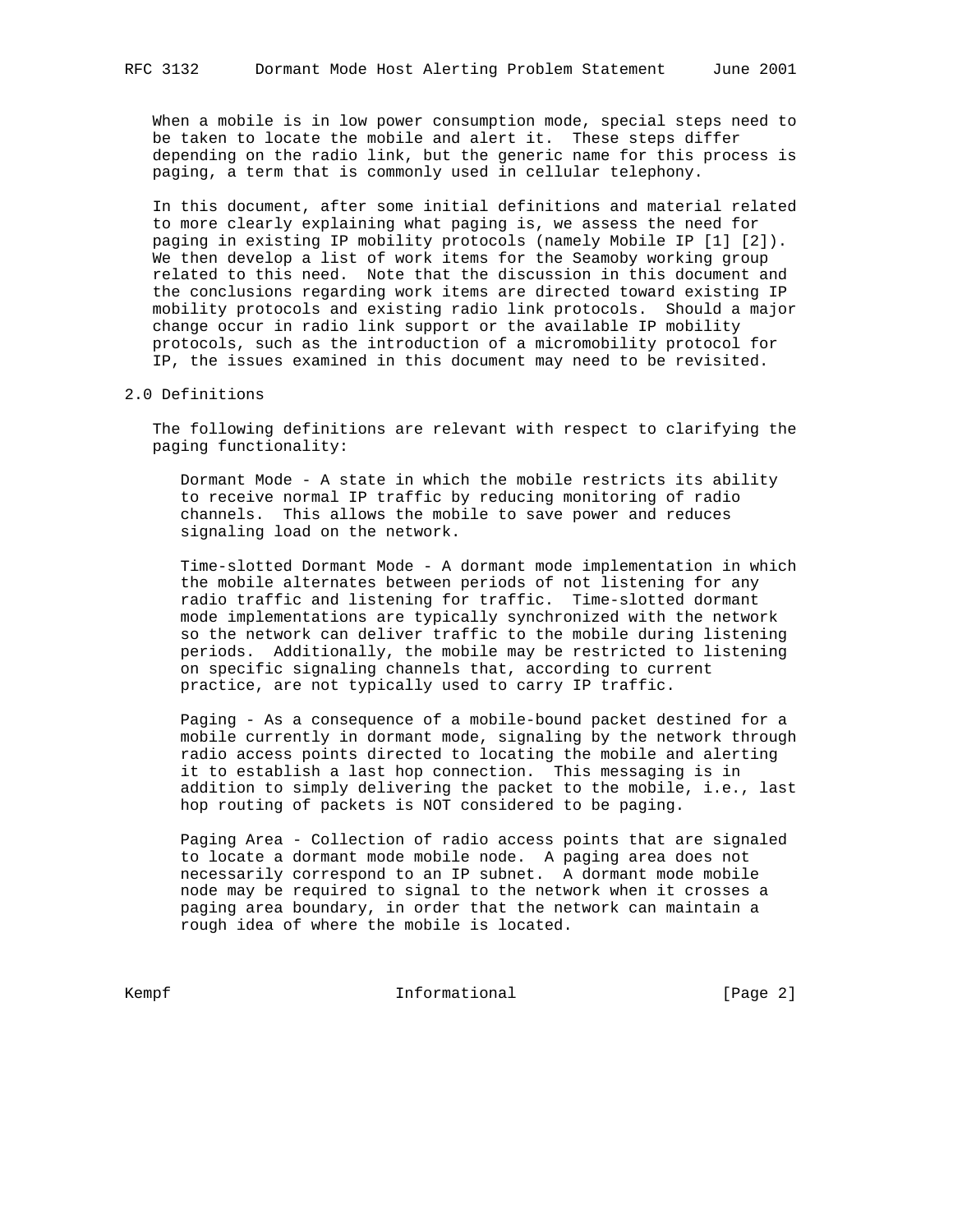Paging Channel - A radio channel dedicated to signaling dormant mode mobiles for paging purposes. By current practice, the protocol used on a paging channel is usually dictated by the radio link protocol, although some paging protocols have provision for carrying arbitrary traffic (and thus could potentially be used to carry IP).

 Traffic Channel - The radio channel on which IP traffic to an active mobile is typically sent. This channel is used by a mobile that is actively sending and receiving IP traffic, and is not continuously active in a dormant mode mobile. For some radio link protocols, this may be the only channel available.

 Paging Area Registrations - Signaling from a dormant mode mobile node to the network when the mobile node crosses a paging area boundary to establish the mobile node's presence in the new paging area.

# 3.0 Discussion of Paging

 Dormant mode is advantageous to a mobile node and the network for the following reasons:

 - Power savings. By reducing the amount of time the mobile is required to listen to the radio interface, the drain on the mobile node's battery is reduced.

 - Reduced signaling for location tracking. By requiring the mobile to only signal when it crosses a paging area boundary rather than when it switches between radio access points, the amount of signaling for tracking the mobile is reduced because paging areas typically contain many radio access points.

 In existing radio link protocols, there is a clear distinction between those protocols that support dormant mode only and those that support dormant mode with paging. Radio link protocols that do not support paging have no paging areas, no dedicated paging channel, and no radio link protocol specifically directed towards locating a dormant mode mobile, while radio link protocols that do support paging have these features. Although generalizations always run the risk of being contradicted by specific exceptions, the following comparison of existing radio link protocol support for these two cases may be instructive.

Kempf **Informational Informational** [Page 3]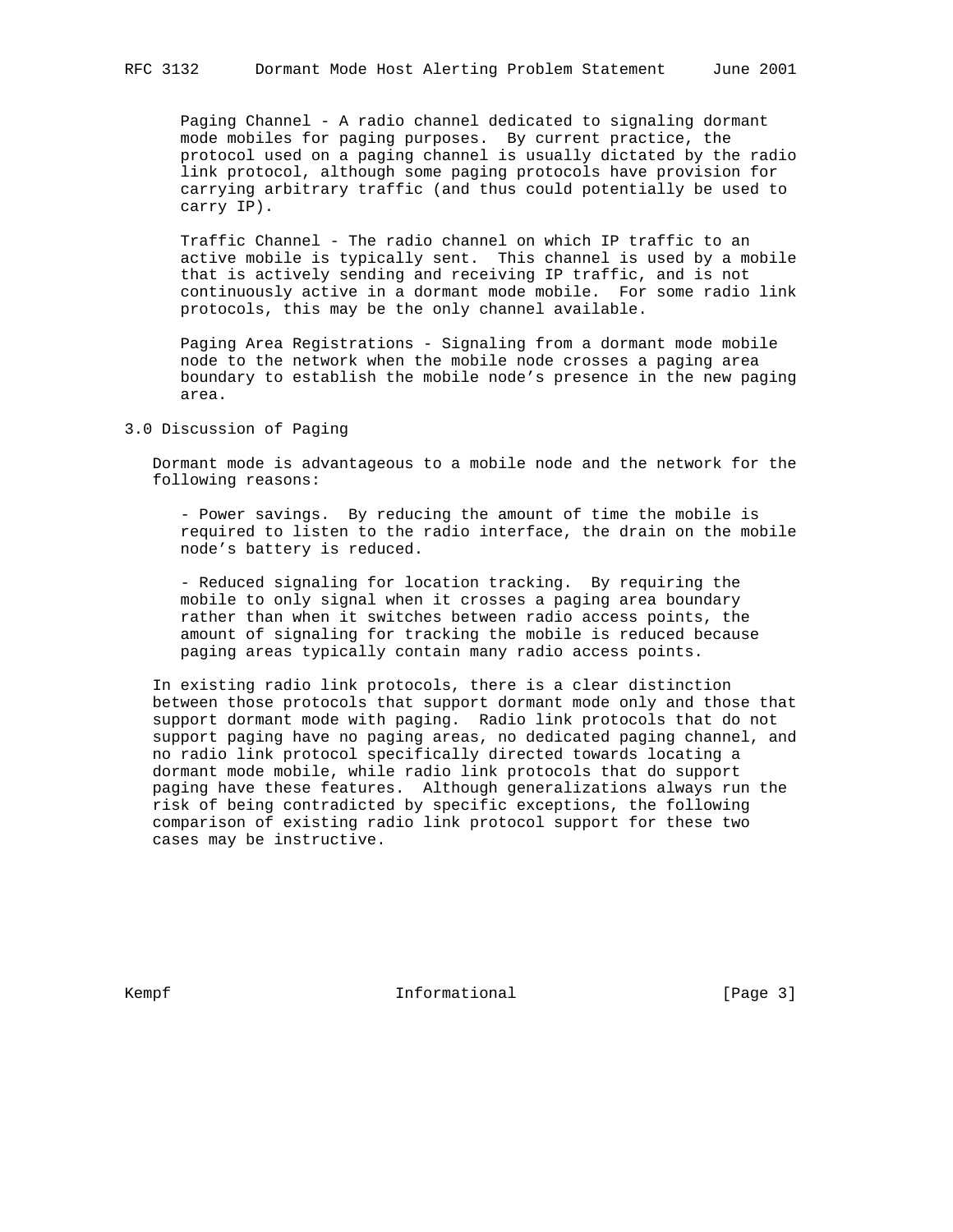#### 3.1 Dormant Mode Support Only

 In radio link protocols that only support dormant mode, a dormant mode mobile node typically operates in time slotted mode and there is only one radio channel available, namely the traffic channel. The mobile node periodically wakes up, and, synchronously, the radio access point in the network with which the mobile node is associated delivers any IP packets that have arrived while the mobile node was asleep. Radio access points are required to buffer incoming packets for dormant mode mobiles; exactly how many packets and how long they are buffered are implementation dependent.

 If the mobile node happens to move out of range of the access point with which it was associated, while it is in dormant mode, it discovers this when it awakens and reassociates with a new access point. The new access point then contacts the old access point over the wired backbone, the old access point sends any buffered packets, and the new access point delivers them to the mobile.

 Radio link protocols with dormant mode support only are typically wireless LAN protocols in unlicensed spectrum in which the mobile node is not charged for using a traffic channel, and hence there is no need for conserving spectrum usage.

# 3.2 Dormant Mode with Paging Support

 In radio link protocols with support for paging, the radio link typically supports more than one channel. A dormant mode mobile node may operate in time slotted mode, periodically waking up to listen to the paging channel, or it may simply listen to the paging channel continuously. The important point is that the mobile does not listen to nor transmit on a traffic channel while in dormant mode.

 The radio access points are grouped into paging areas, and the radio link protocol supports periodic signaling between the mobile and the network only when the mobile crosses a paging area boundary, for the purpose of giving the network a rough idea of the mobile's location (paging area registrations). Some deployments of paging do not even use paging area registrations. They use heuristics to determine where the mobile is located when a packet arrives, in which case, no signaling is required while the mobile is in dormant mode.

 An incoming packet is directed to the paging area where the mobile last reported, or the paging area is determined by heuristics. The network performs a radio link page by sending out a signal on the paging channel. The signal may be repeated until the mobile answers or a timeout occurs. In the former case, the packet is delivered, in the latter, the mobile is assumed to be unreachable.

Kempf **Informational Informational** [Page 4]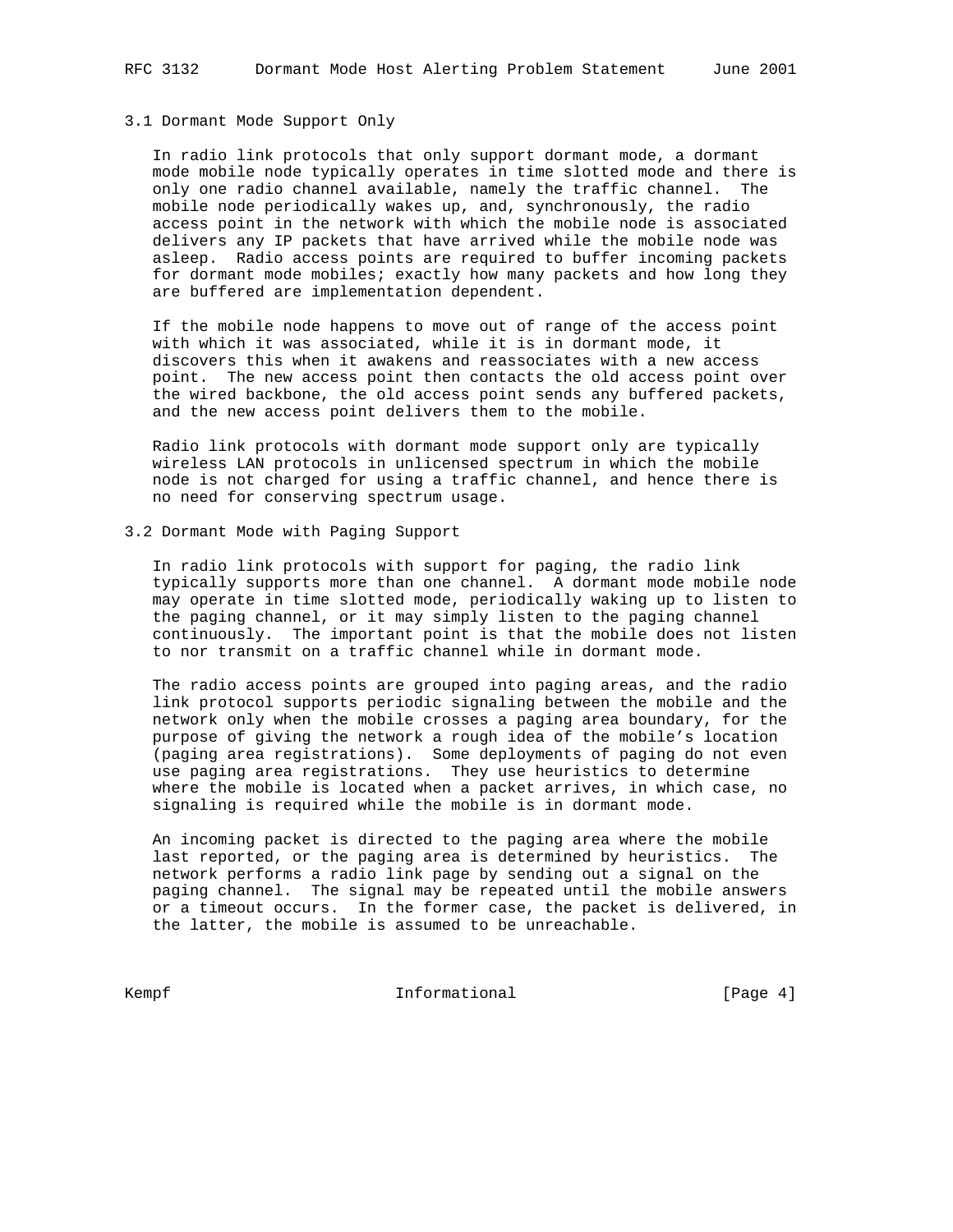Radio link protocols with paging support tend to be in licensed spectrum where the network operator has an interest in reducing the amount of signaling over traffic channels. Such reduction frees traffic channel spectrum for revenue-producing use, and avoids charging the customer for signaling overhead.

4.0 Is IP Paging Necessary?

 In this section, we consider whether IP paging support is necessary. We first consider radio link protocols that have no support for paging. We then examine radio link protocols that have paging support. As discussed in the introduction, the focus is on whether the existing IETF mobility protocol, namely Mobile IP, requires enhancement. We also briefly discuss the relationship between paging and a potential future micromobility protocol.

4.1 IP Paging for Dormant Mode Only Radio Links

 One possible justification for IP paging is for radio links that do not support paging. The reasoning is that an IP paging protocol could allow location of a dormant mode mobile in radio networks that do not support paging in the radio protocol.

 An important point to keep in mind when considering this possibility is that, for radio links that do support paging, paging is typically used to locate mobiles for which the network has a rough idea of where the mobile is located. More specifically, in order to conserve signaling between the network and the mobile and to reduce power drain on the mobile, the mobile only updates the network about its location when it crosses a paging area boundary (if even then), which is far less frequent than when it crosses a radio access point boundary. If IP paging is to be of any use to radio link protocols that do not support paging, it must also be the case that it allows the network to maintain a rough idea of where the mobile is, otherwise, the amount of signaling involved in tracking the mobile and power drain on the mobile is not reduced.

 However, as the description in the previous section indicates, for radio links without paging support, the network always has an \*exact\* idea of where the mobile is located. When the mobile moves into range of a new radio access point, it re-registers with the access point in that cell allowing the new access point to contact the old and deliver any buffered traffic. Additionally, the new access point at that time may choose to deliver a foreign agent advertisement (for Mobile IPv4) or router advertisement (for Mobile IPv6) to the mobile if the mobile node has changed subnets, so that the mobile can perform Mobile IP re-registration in order to make sure its IP routing is current. There is absolutely no ambiguity in the mobile's

Kempf **Informational Informational** [Page 5]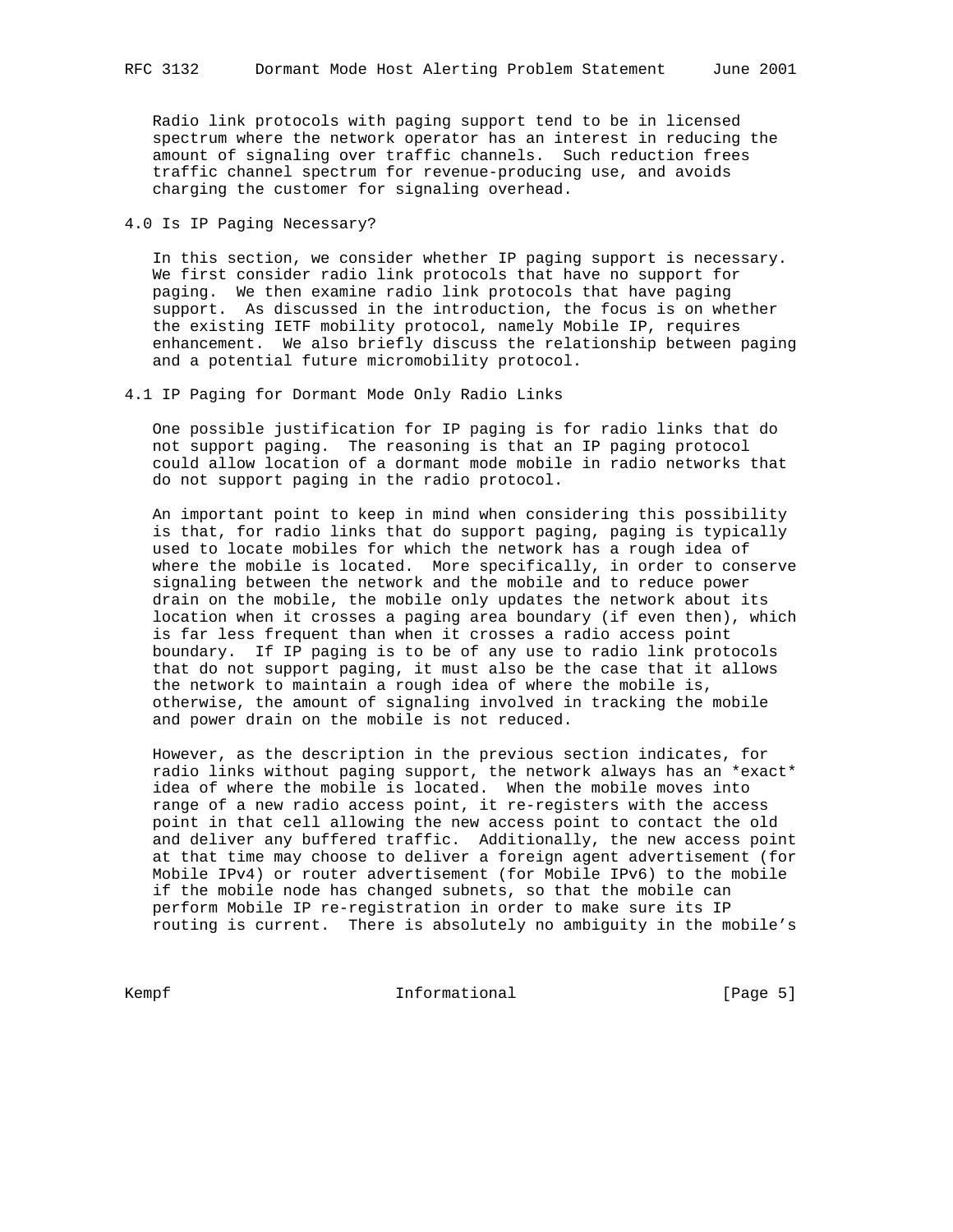location as far as the network is concerned, and so the network can continue to route packets to the mobile node while the mobile is in dormant mode with assurance (modulo buffer overflows and timeouts at the radio access point) that the packets will be delivered to the mobile the next time it wakes up from dormant mode.

 As a consequence, IP paging provides no advantages for radio link protocols in which the radio link does not have support for paging.

### 4.2 IP Paging for Radio Links with Paging Support

 In radio links that do support paging, there are two cases to consider: networks of radio links having a homogeneous radio technology and networks of radio links having heterogeneous radio technologies. We examine whether Mobile IP can support dormant mode location for both these cases.

#### 4.2.1 Homogeneous Technology Networks

 For homogeneous technology networks, the primary issue is whether signaling involved in Mobile IP is enough to provide support for locating dormant mode mobile nodes. Subnets constitute the unit of signaling for presence in IP. When a mobile node moves from one subnet to another, Mobile IP signaling is required to change the mobile's care-of address. This signaling establishes the mobile's presence in the new subnet. Paging areas constitute the unit of signaling for dormant mode mobile presence at the radio level. Paging area registrations or heuristics are used to establish a dormant mode mobile's presence in a particular paging area.

 If paging area registrations can always serve to trigger Mobile IP registrations, there is no need for an IP paging protocol because the network (specifically the home or hierarchical agent) will always have an up-to-date picture of where the mobile is and can always route packets to the mobile. The key determining factor with regard to whether paging area registrations can be used in this fashion is how subnets are mapped into paging areas. If it is always possible to map the two such that a paging area registration can serve as a transport for a Mobile IP registration, or some other technique (such as network assisted handoff [3] [4]) can be used to transfer the Mobile IP registration, then no IP paging protocol is needed.

 In general, the mapping between paging areas and subnets can be arbitrary, but we consider initially a smooth subset relationship, in which paging areas are subsets of subnets or vice versa. Network topologies in which one subnet is split between two or more paging areas are therefore eliminated. The restriction is arbitrary, but by

Kempf **Informational Informational** [Page 6]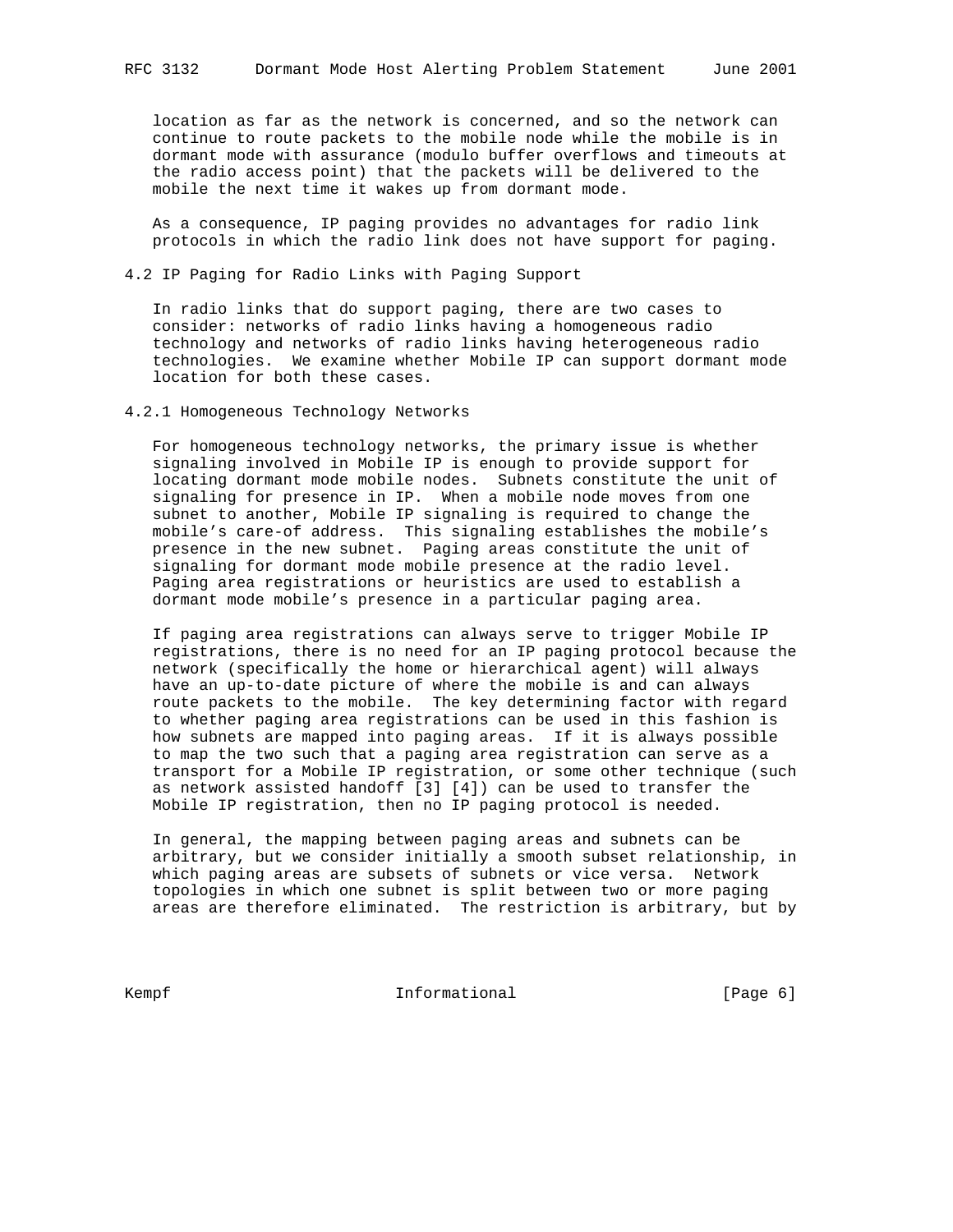starting here, we can discover whether additional work is needed. We also consider a case where paging area registrations in the radio layer protocol are always done. This is also optimistic.

There are three cases:

- 1) The topological boundaries of the paging area and subnet are identical.
- 2) Multiple paging areas are part of the same subnet.
- 3) Multiple subnets are part of the same paging area.

Each case is considered in the following subsections.

4.2.1.1 Subnet and Paging Area Boundaries Identical

 In the case where radio paging areas map one to one onto IP subnets (and hence Mobile IPv4 foreign agents or IPv6 access routers), it is possible to use radio link paging together with Mobile IP handoff techniques for the network to track the mobile's location. If the paging area update protocol supports sending arbitrary packet data over the paging channel, the access router or foreign agent can send a router advertisement or foreign agent advertisement to the mobile as part of the signal that the mobile has entered the new paging area, and the mobile can send a Mobile IP registration as part of the paging area update. For other cases, enhancements to Mobile IP network-assisted handoff techniques can allow the network to track the mobile as it moves from paging area (== subnet) to paging area. Other uses of the Mobile IP registration protocol are also possible depending on the level of paging support for packet data. As a consequence, the home or hierarchical agent has complete knowledge of routes to the mobile and can route packets to the foreign agent or access router. Radio layer paging may be needed at the foreign agent or access router in order to re-establish a traffic channel with the mobile, but no IP paging is required.

4.2.1.2 Multiple Paging Areas Map into One Subnet

 The case where multiple radio paging areas map to a single IP subnet is the same as above, with the exception that the last hop Mobile IPv4 foreign agent or IPv6 access router for the subnet performs paging in multiple paging areas to locate the mobile.

Kempf **Informational Informational** [Page 7]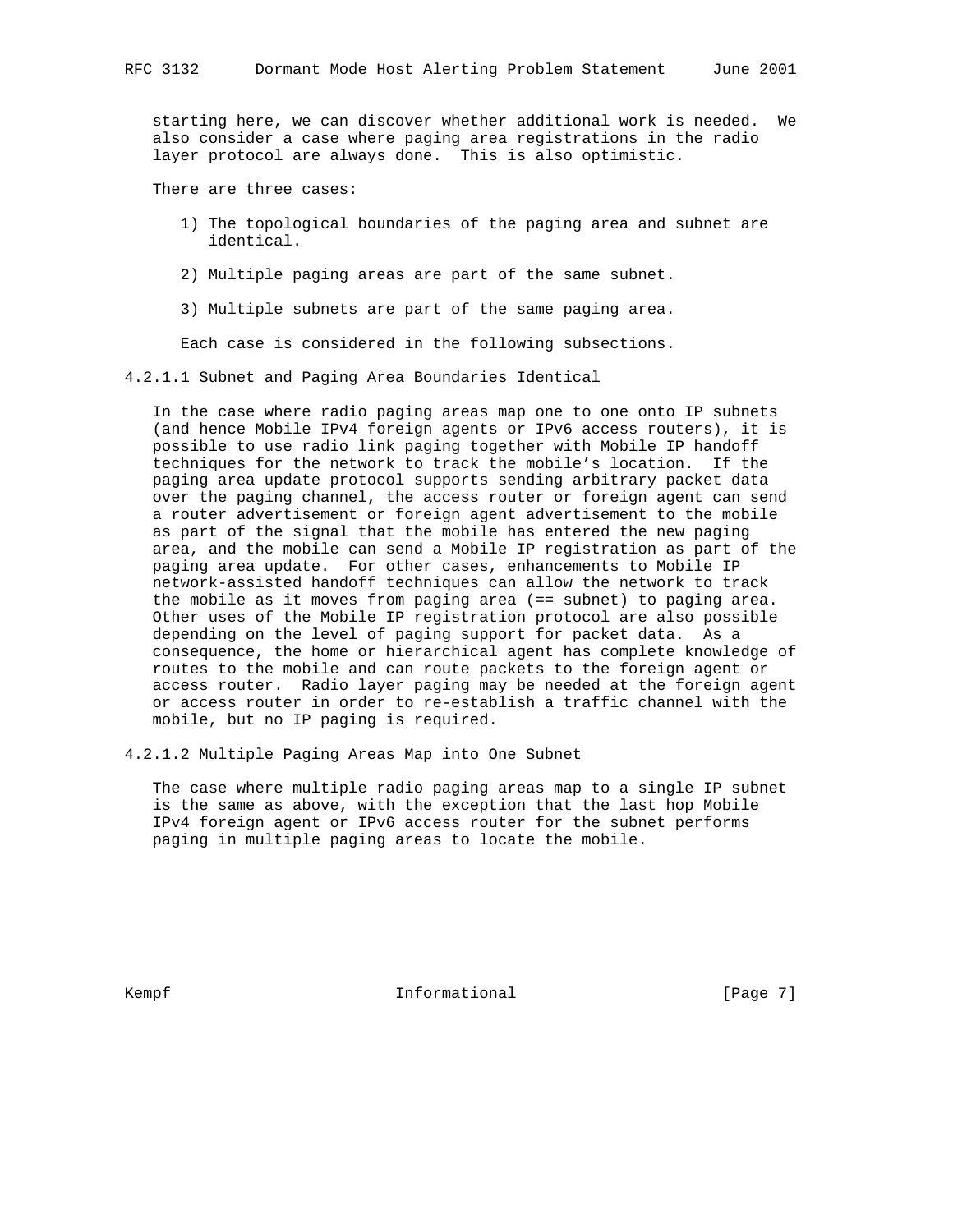#### 4.2.1.3 Multiple Subnets Map into One Paging Area

 In the case where a single radio paging area maps onto multiple IP subnets, it is not possible to directly use Mobile IP handoff between last hop access routers or foreign agents to track the mobile's location as it moves, because the mobile does not signal its location when it changes subnets. Within the set of subnets that span the paging area, the mobile's movement is invisible to the L2 paging system, so a packet delivered to the mobile's last known location may result in a page that is answered in a different subnet.

 Consider the following example. Suppose we have a network in which there are two paging areas, PA(1) and PA(2). Within each, there are many subnets. Consider a mobile that moves from  $PA(1)$  to  $PA(2)$ , and enters PA(2) at subnet X. Using the paging area registration, it signals the network that it has moved, and suppose that the paging area registration contains a Mobile IP registration. The agent handling the L2 paging protocol sends the registration to the home/hierarchical agent (or perhaps it simply gets routed). The home/hierarchical agent now knows that the mobile has a CoA in subnet X, as does the mobile. After the mobile has completed the paging area registration/Mobile IP registration, it goes back to sleep.

 But the mobile does not stop in subnet X, it keeps moving while in dormant mode, when it is doing no signaling (L2, mobile IP or other) to the network. It moves from subnet X where it originally entered the paging area clear to the other side of the paging area, in a completely different subnet, subnet Y.

 Suppose a packet comes into the home/hierarchical agent for this mobile. Because the home/hierarchical agent believes the mobile is in subnet X, it sends the packet to the access router or foreign agent for subnet X. The packet gets to the access router or foreign agent, and the access router or foreign agent performs a radio page for the mobile in subnet X. Since the mobile isn't in subnet X, it wakes up in subnet Y because the radio page propagates throughout the paging area. It does a mobile IP re-registration because it sees that it is in a new subnet, but the packet at the access router or foreign agent in subnet X can't get to the mobile.

 Without any further support, the access router or foreign agent in subnet X drops the packet. The only way to get the packet to the mobile node from the access router or foreign agent is for the mobile node to send a binding update to the access router or foreign agent when it wakes up in the new subnet. Once the access router or foreign agent has the new binding, it can forward the packet. Some smooth handoff techniques depend on sending binding updates to foreign agents [5], so arranging for the mobile node to send a

Kempf **Informational Informational** [Page 8]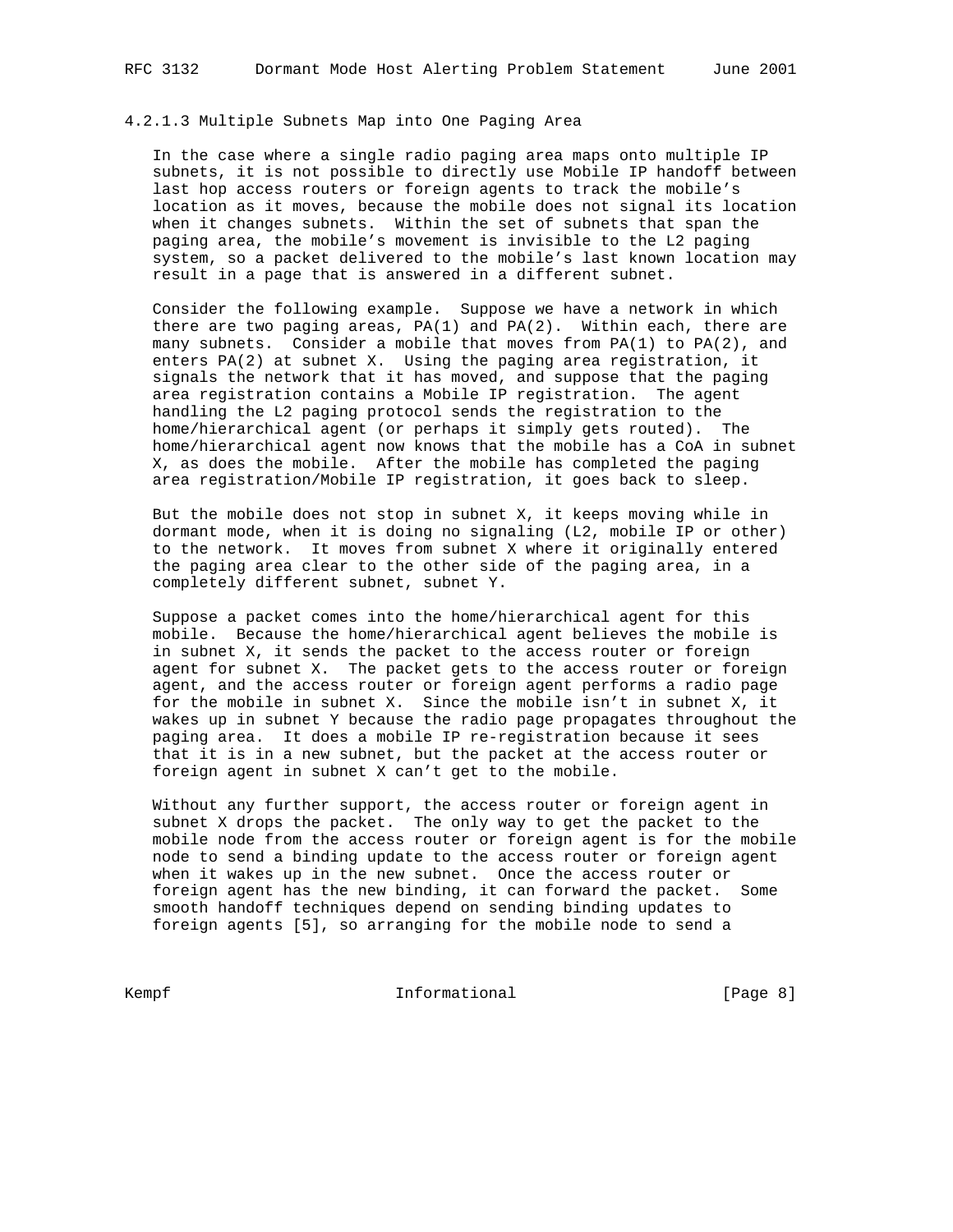binding update would be possible. In IPv6, it becomes less attractive because of the need for security on the binding update. In either case, the result would be yet more Mobile IP signaling before the packet could be delivered, increasing the amount of latency experienced by the mobile.

 While it may be possible with enhancements to Mobile IP to handle the case, the enhancements would probably introduce more latency and signaling into the initial connection between the mobile and the network when the mobile awakes from dormant mode. An IP paging protocol between the home or hierarchical agent and a paging agent in the paging area would serve to reduce the amount of latency involved in delivering the initial packet. With IP paging, the arrival of the packet at the home/hierarchical agent results in an IP page to a paging agent in the last reported paging area. The paging agent performs an L2 page to the mobile. The mobile answers the page with a mobile IP registration to the home/hierarchical agent and the home/hierarchical agent sends the packet. The home/hierarchical agent and the mobile already have a security association, so there is no need to negotiate one, and buffering of the first packet and any further incoming packets prior to the mobile IP registration is handled by the home/hierarchical agent rather than a router at the edge, so the edge routers can be simpler. Finally, the home/hierarchical agent can start routing to the mobile as soon as the registration comes in.

4.1.2.4 More Complex Homogeneous Network Cases

 Up until now, the discussion has not identified any case where the problem of locating and delivering the first packet to a dormant mode mobile could not be handled by Mobile IP with enhancements. IP paging serves as a promising optimization in the multiple subnets to single paging area case, but in principle additional Mobile IP signaling (potentially lots in the case of IPv6 if a security association is needed) could handle the problem. However, the examples examined in the above sections are really best-case. In practice, the mapping of subnets to paging areas is likely to be far less clear cut, and the use of paging area registrations far less common than has been assumed in these cases.

 Requiring network operators to make paging areas and subnets conform to a subset relationship that would allow mobile IP signaling to do double duty as paging area updates is unrealistic. In practice, paging areas often overlap and there is often not even a clear subset relationship between paging areas themselves. Some radio protocols, such as wCDMA [6], allow different mobile terminals in the same geographical area to have different paging area identifiers. Working through each case and trying to identify whether Mobile IP needs

Kempf **Informational Informational** [Page 9]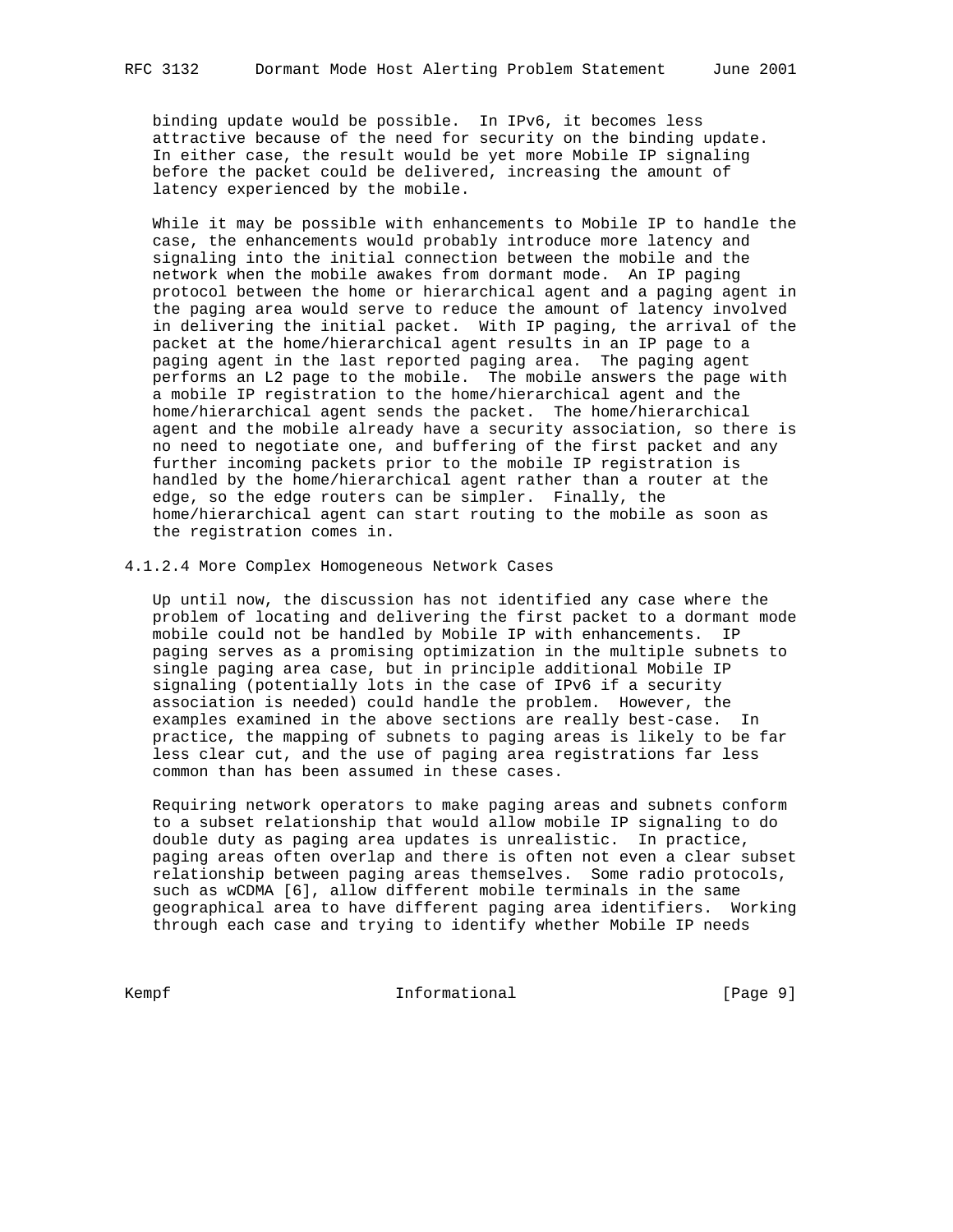enhancement would probably result in a much more complex result than having a simple IP paging protocol that allows a home/hierarchical agent to notify an L2 agent in the paging area when a new packet comes in.

 Finally, requiring operators to always turn on paging area registrations is unacceptable, and using Mobile IP registrations won't work if paging area registrations are not done. The above description is ideal with regard to signaling between the mobile node in dormant mode and the network. Anecdotal evidence indicates that most operators do not turn on paging area registrations, they use heuristics to determine where to page for the mobile. If the operator does not turn on paging area registrations, there is no way for the mobile to report its position when it changes paging area, hence no L2 vehicle for potential dormant mode use of Mobile IP.

4.2.2 Heterogeneous Technology Networks

 In a network composed of links with multiple technologies, the problems identified above become multiplied. Using Mobile IP becomes even more cumbersome, because the subnet to which the initial packet is delivered, besides not being in the same subnet on which the dormant mode mobile is located, may be on a radio network which the user would actually not prefer to use in their current location. This could happen, for example, if the mobile moved inside a building and radio coverage on one interface became weak or nonexistent, or if the user had a choice of a cheaper or higher bandwidth connection. The mobile may actually no longer be listening or reachable on the paging channel of the old network, so when the old access router or foreign agent pages on the old radio network, the mobile, which is now listening only for pages on the new network, may not answer, even though it is reachable on the new network. Arranging for pages in multiple radio networks is a possibility, but without an L3 paging protocol to abstract away from the L2 details, the details of each L2 protocol must be handled separately.

 A paging protocol that unifies paging across multiple radio technologies therefore looks attractive. There may be commonalities in the corresponding radio paging protocols that allow a mapping to be established between the radio protocols and an abstract IP paging protocol. For example, assume we have a common paging area identifier defined at the IP layer that is mapped to each radio paging protocol by the access points. An IP paging message containing the identifier is sent to multiple access points, where the appropriate radio paging message is sent based on the particular technology implemented by the access points. The results are then returned by the radio paging responses, mapped back into IP by the access points, and delivered back to the origin of the page.

Kempf Informational [Page 10]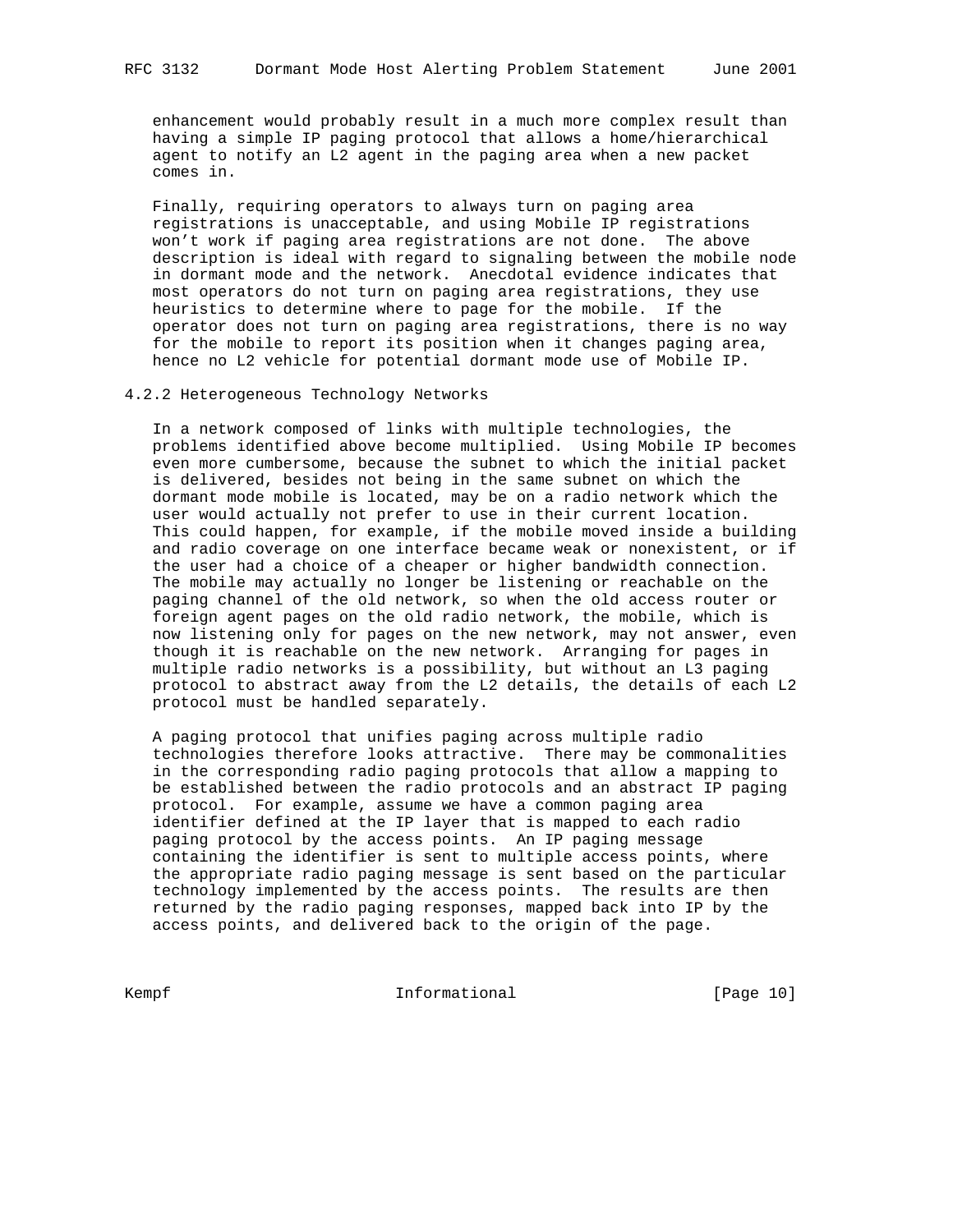An additional case to consider is when a single subnet consists of multiple radio access technologies. A wireless access point usually provides L2 bridge behavior to the wired link with which it is connected. If two access points with incompatible technologies and non-overlapping cells are connected to the same subnet, a mobile node with interfaces to both technologies would need paging from both technologies. If reachability can be established simply by ARP or neighbor discovery, no IP paging is needed. However, note that ARP or neighbor discovery requires that a functional traffic channel be available to the mobile, since these protocols are typically implemented for wired networks in which a single channel exists on which all IP traffic is delivered. If the mobile is currently in the sleep phase of a time-slotted dormant mode, or if it is listening to a paging channel it will fail to respond to these requests. In this case, some means of triggering a radio page from IP is necessary to find the mobile. Modifying ARP or neighbor discovery to utilize a paging channel if available is a possible, if somewhat messy, alternative, but a dedicated location protocol may be somewhat cleaner.

4.3 Paging and Micromobility

 If the Seamoby Working Group decides that an IP micromobility protocol is necessary, then the above analysis is no longer complete. A micromobility protocol may require some type of paging support. The design team does not want to include any further discussion of paging and micromobility at this point, because it is not clear whether micromobility will be pursued by Seamoby and hence such discussion would be premature.

5.0 What Exactly is the Problem?

 While the above analysis has identified situations in which location of a mobile in dormant mode may require some action at the IP layer, it is important keep in mind what the problem is. The problem to be solved is the location of a mobile node because it has moved while in dormant mode. IP paging is one solution to the problem, there may be others.

6.0 Recommendations

The design group recommends the following charter items for Seamboy:

 1) Since the design group has identified several network deployment scenarios where existing Mobile IP technology cannot find a mobile in dormant mode, protocol work is necessary to define a way for the network to find a mobile that is currently in dormant mode.

Kempf **Informational Informational** [Page 11]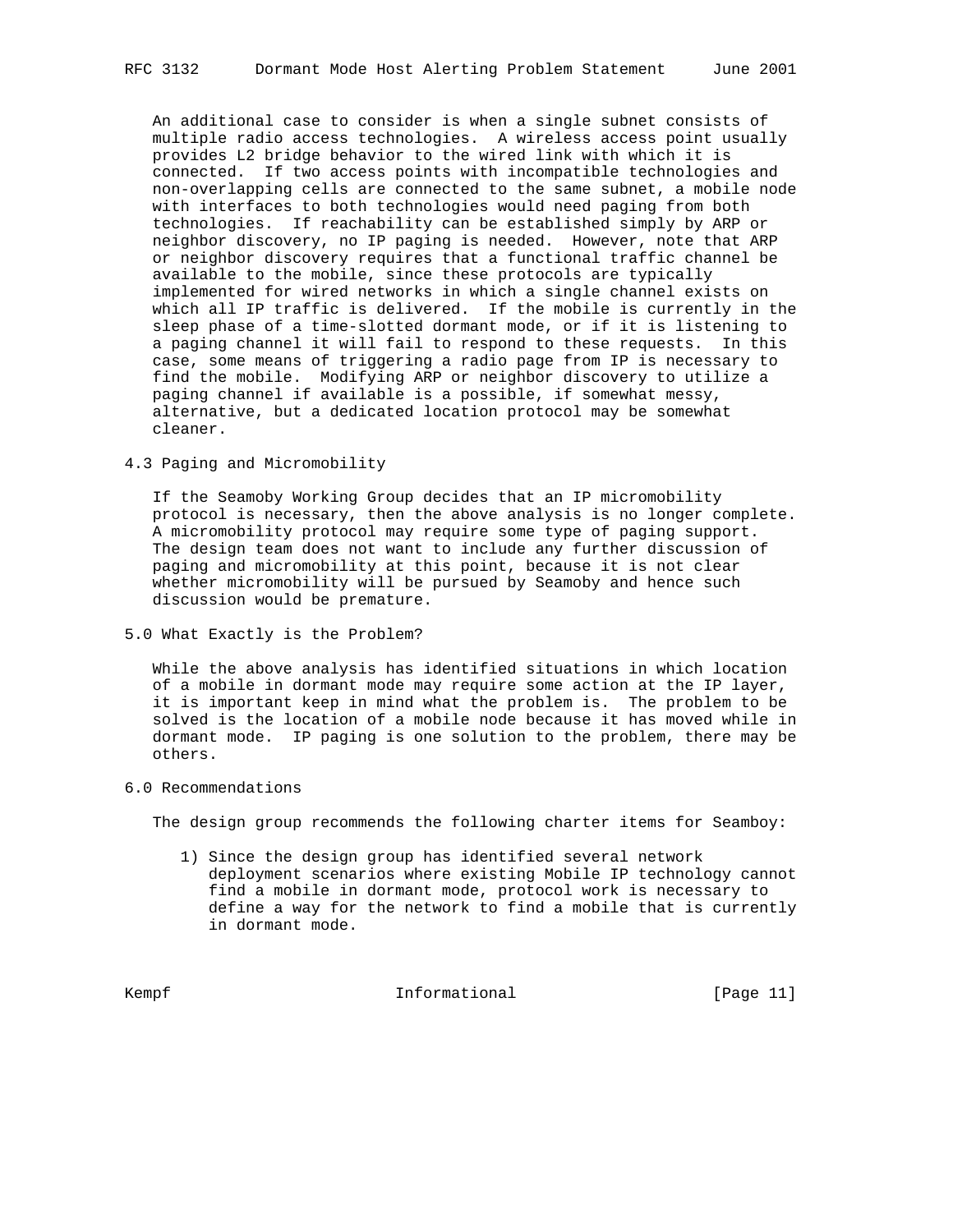- 2) The work defined above should be pursued in a way that is maximally consistent with Mobile IP and other existing IETF protocols. The work should also generate recommendations about how to achieve the best match between existing radio paging protocols and IP.
- 3) If the Seamoby working group decides to pursue a micromobility protocol that requires paging, the Seamoby group should undertake the design of a new paging protocol within the context of that work.
- 4) There is some evidence that cellular operators' deployments of paging are highly variable, and may, in fact, be suboptimal in many cases with respect to supporting IP. The Seamoby working group should write a BCP which explains how to perform IP subnet to paging area mapping and which techniques to use when, so network designers in wireless networks have a guide when they are setting up their networks.

# 7.0 Acknowledgements

 The editor would like to thank the Seamoby paging design team for helping formulate the first draft of the document. Jari Malinen contributed text to Section 4.2. Hesham Soliman, Karim El-Malki, and Behcet Sarikaya contributed critical commentary on the first draft, which was important in sharpening the reasoning about what can and can't be expected in the absence of radio layer paging support and how Mobile IP might be used to support dormant mode location.

Kempf **Informational Informational** [Page 12]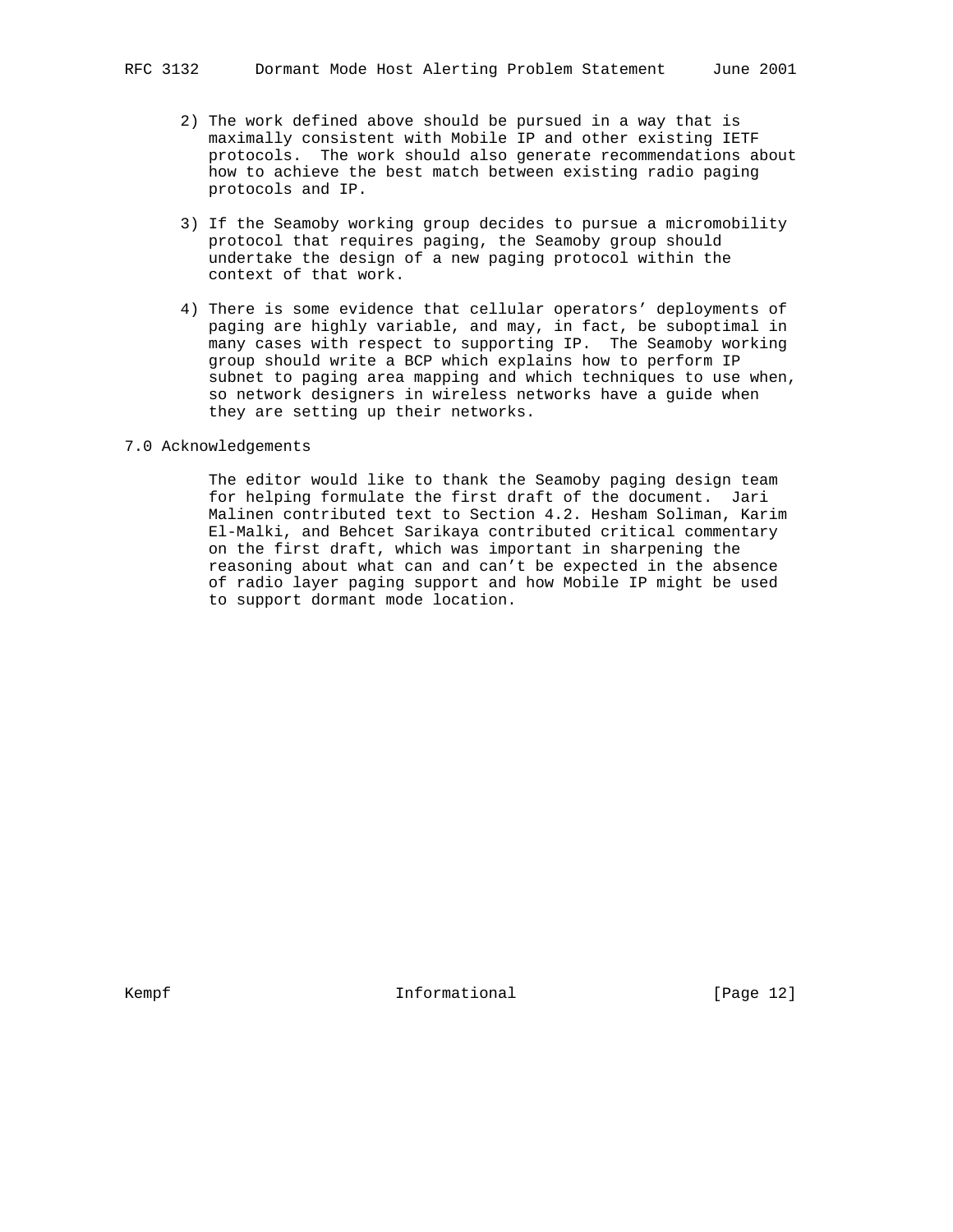8.0 References

- [1] Perkins, C., Editor, "IP Mobility Support", RFC 2002, October 1996.
- [2] Johnson, D., and C. Perkins, "Mobility Support in IPv6", Work in Progress.
- [3] El Malki, K. et. al., "Low Latency Handoff in Mobile IPv4", Work in Progress.
- [4] Tsirtsis, G., Editor, "Fast Handovers for Mobile IPv6", Work in Progress.
- [5] Perkins, C. and D. Johnson, "Route Optimization in Mobile IP", Work in Progress.
- [6] Holma, H. and A. Toskala, "WCDMA for UMTS: Radio Access for Third Generation Mobile Communication", John Wiley and Sons, New York, 2000.

### 9.0 Editor's Address

 James Kempf Sun Labs California Sun Microsystems, Inc. 901 San Antonio Rd., UMPK15-214 Palo Alto, CA, 94303 USA

 Phone: +1 650 786 5890 Fax: +1 650 786 6445 EMail: james.kempf@sun.com

Kempf **Informational Informational** [Page 13]